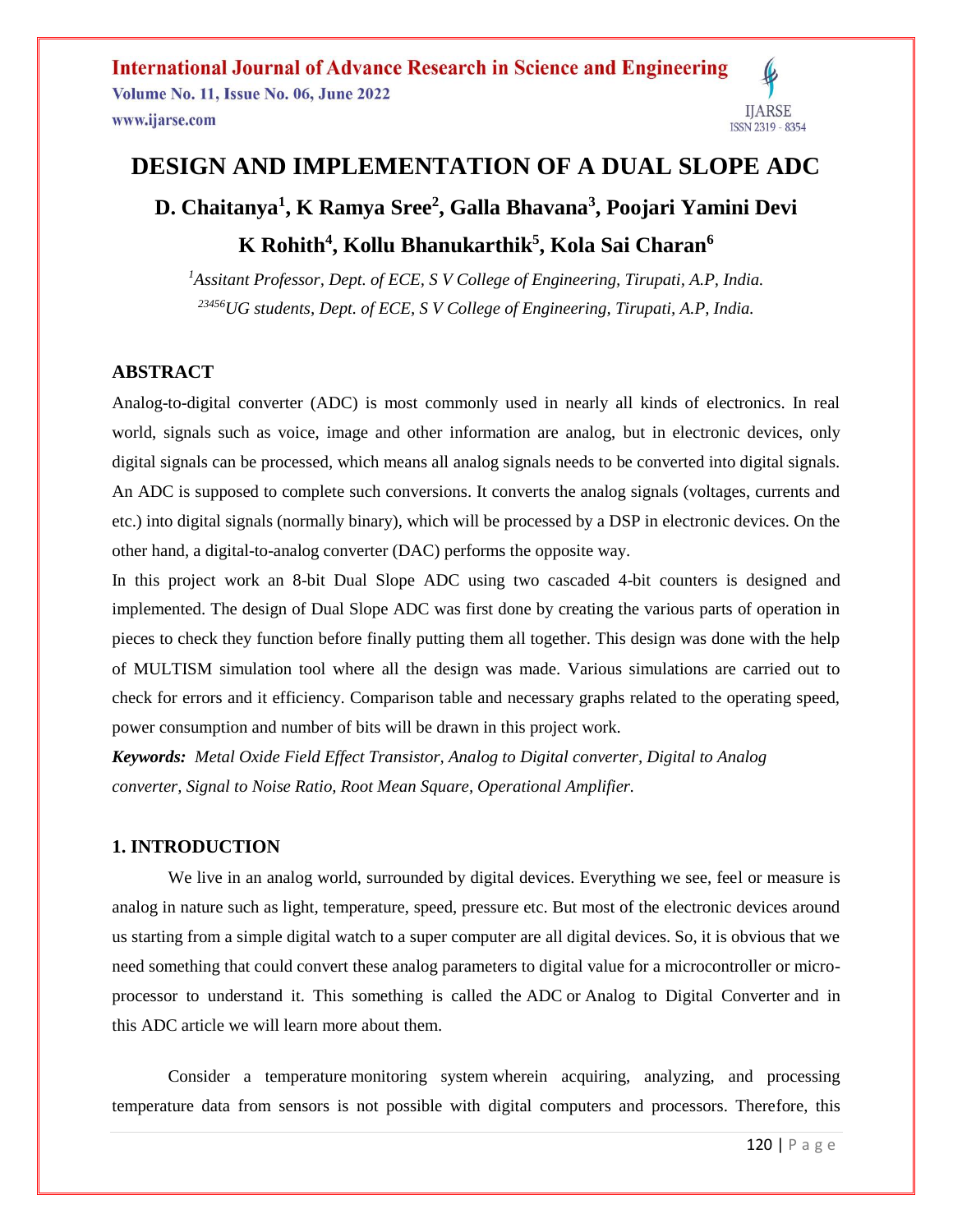#### **International Journal of Advance Research in Science and Engineering Volume No. 11, Issue No. 06, June 2022 IJARSE** www.ijarse.com ISSN 2319 - 8354

system needs an intermediate device to convert the analog temperature data into digital data in order to communicate with digital processors like microcontrollers and microprocessors. Analog to Digital Converter (ADC) is an electronic integrated circuit used to convert the analog signals such as voltages to digital or binary form consisting of 1s and 0s.

In this paper implementation of dual slope ADC is introduced which designed by using a comparator, integrator, switch and the cascaded counter. The increasing the accuracy converter and with the help of the capacitor which charges and discharges to set the rise and fall of the voltage level which drives the counter.

#### **2. LITERATURE REVIEW OF DUAL SLOPE ADC**

In dual slope type ADC, the integrator generates two different ramps, one with the known analog input voltage VA and another with a known reference voltage –Vref. Hence it is called a s dual slope A to D converter. The logic diagram for the same is shown below.



**Figure 1: Block diagram of dual-slope ADC**

In order to understand the architecture of Dual slope ADC we first need to understand the concept of single slope ADC. The single slope ADC is also known as integrating ADC and the main theme of this architecture is to use analog ramping circuit and digital counter instead of using DAC. The op-amp circuit that is also called an integrator is used to generate a reference ramp signal that will compare with input signal by a comparator. The digital counter clocked with precise frequency is used to measure time taken by the reference signal to exceed the input signal voltage. The Dual-Slope ADC input voltage (VIN)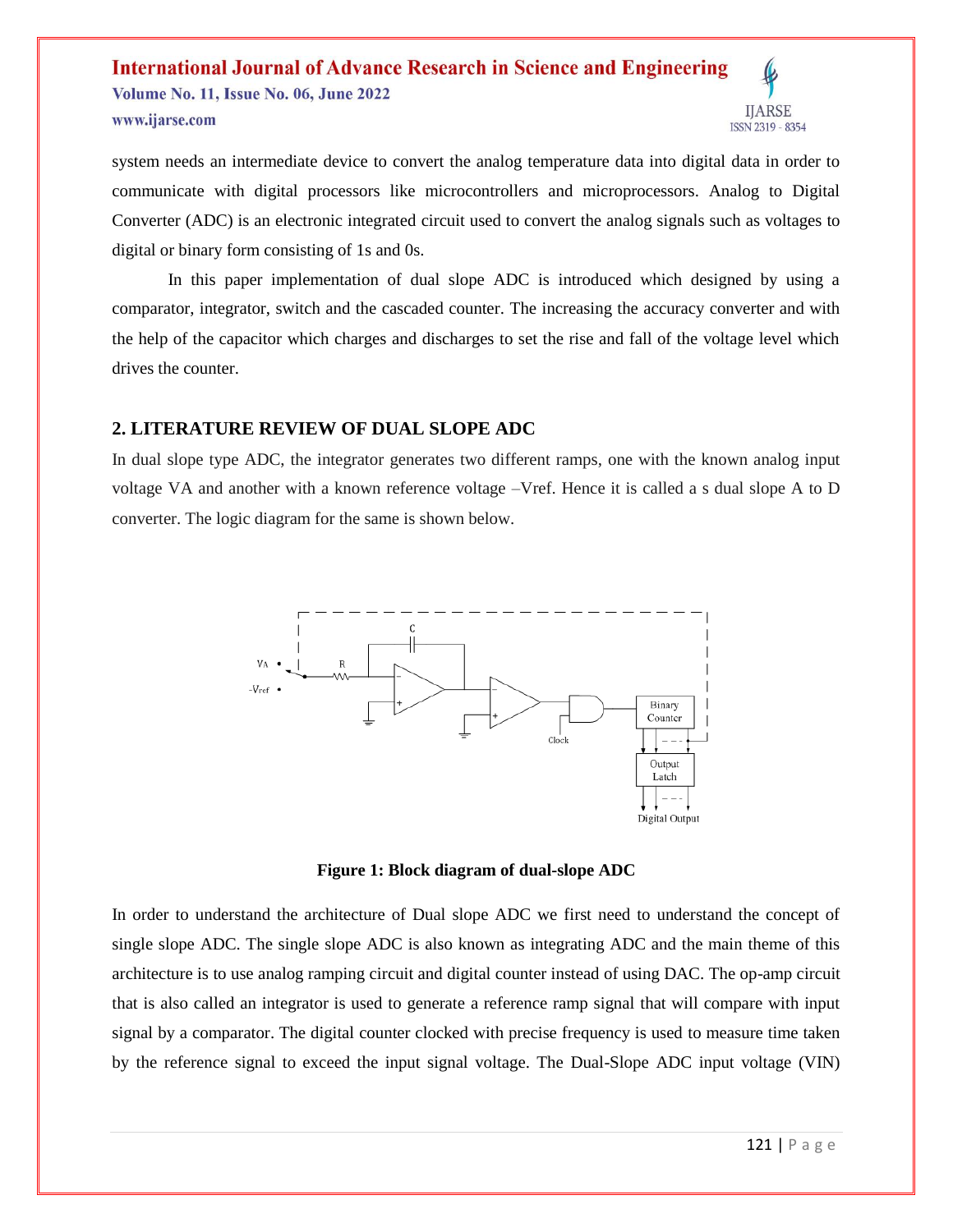**Volume No. 11, Issue No. 06, June 2022** www.ijarse.com

integrates for fixed time interval (TINT), then it will be integrated by using reference voltage (REFV) for a variable amount of time (TDE-INT).

#### **3. EXISTING METHOD**

#### **Dual slope ADC:**

The input voltage signal is used to charge the capacitor so that its voltage reaches a fixed threshold. Then the digitally created circuit measures the time needed to reach its threshold by means of counting the pulses generated from a fixed-frequency clock. This type of conversion can be used often where there is the need for high resolution but slow, low-precision converters because very little components are required. It has two major parts: first, the circuit which digitalizes the acquired input thereby producing a pulse phase sequence and the other, the counter $(N$ -bit) which converts the result into a digital value.

The working process requires the use of the input voltage to charge the capacitor for a fixed time period. The capacitor's reference voltage discharges the capacitor and the digital control circuit measures the time for the capacitor to discharge completely. The ratio of the discharge time to the charging time is the ratio of the unknown to the known voltage. This conversion type operates independently of its integrator component's values, due to the fact that charging and discharging is done by the same circuit.

The Dual slope ADC circuit, is made up of a switch, an integrator, a timer showing the needed time when the unknown voltage is integrated the unknown and measures the reference voltage timing as well as the controller, and a comparator. The switch should be placed between the voltage measured and the reference voltage (negative). Based on the kind of operation, resetting the integrator, thus by discharging is done by a parallel connection of the integrator capacitor.



**Figure 2: Dual Slope ADC**

**IJARSE** 

ISSN 2319 - 8354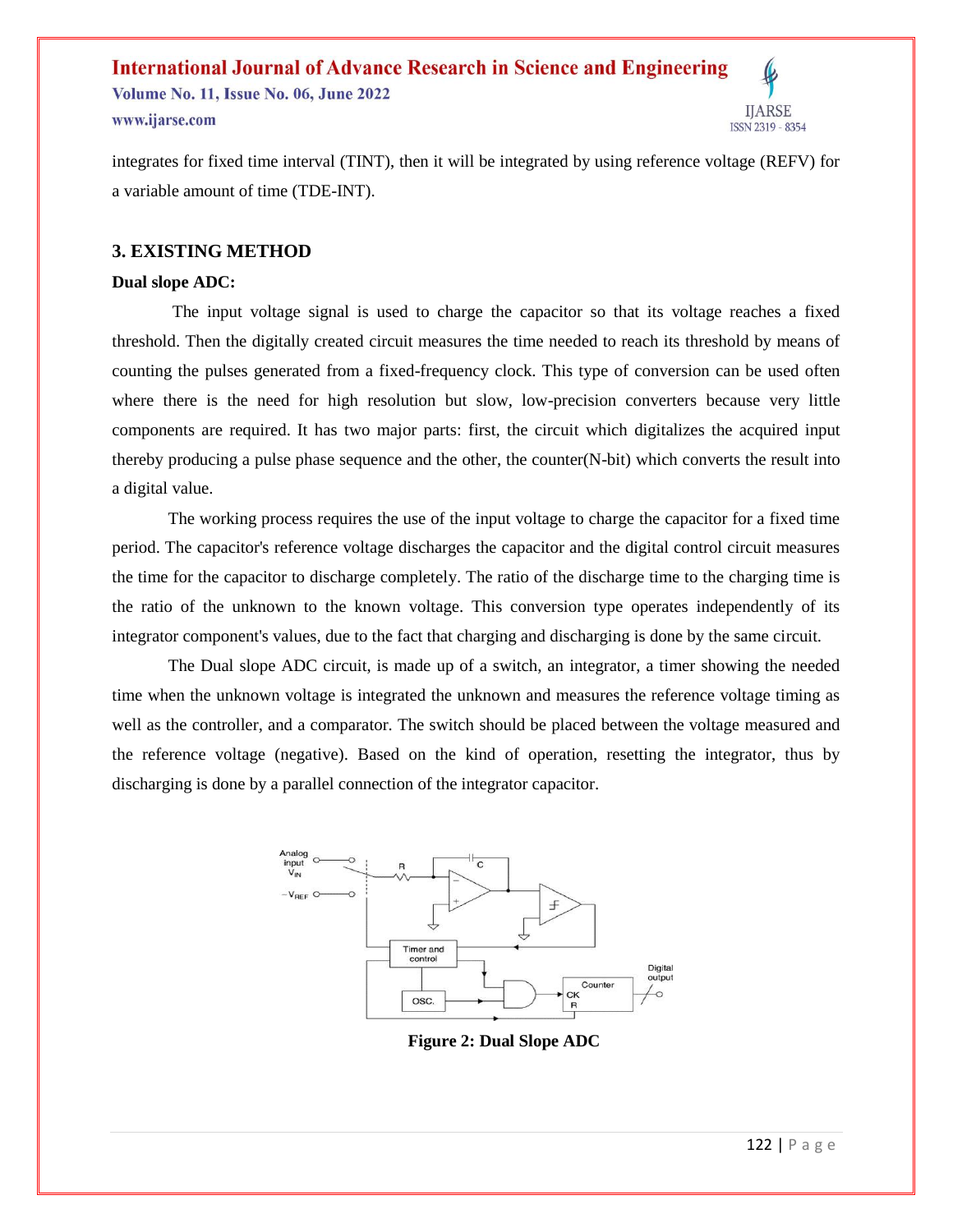**Volume No. 11, Issue No. 06, June 2022** www.ijarse.com





**Figure 3: Dual slope conversion cycle**

This Dual slope conversion has two phases; the run-up also referred to as the 'counting up' phase and the run-down phase(counting down). During run-up, the voltage supplied to the integrator is measured. At which point, the input voltage provided to the integrator which is selected by the switch is measured. The integrator is then allowed to ramp for a fixed interval of time for the charging of the capacitor. For the run-down phase, an input to the integrator is in the form of a negative reference voltage, the switch then chooses this reference voltage to be its input voltage of the integrator. The time taken for the integrator's output to return to zero value is measured during this phase.

#### **4. PROPOSED METHOD**

#### **Dual slope ADC:**

A Dual slope ADC with high speed compared to existing system and good accuracy, which will be helpful for designing effective voltmeters. High speed switches and high-speed operational amplifier is used in this design.



**Figure 4: Dual Slope ADC Design in Multisim**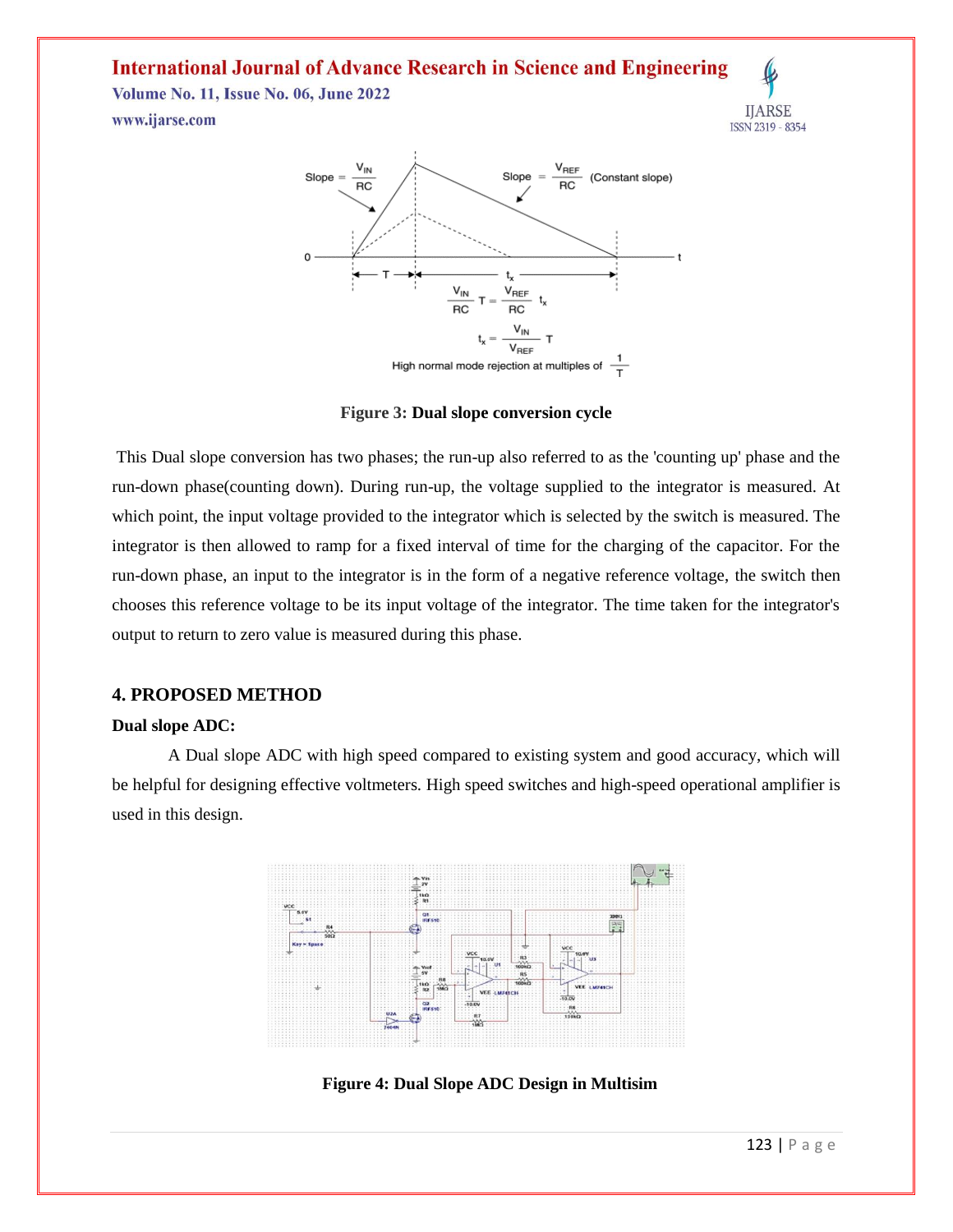**Volume No. 11, Issue No. 06, June 2022** www.ijarse.com





**Figure 5: Proposed Dual Slope ADC Integrated Circuit**

### **5. METHODS OR TECHNIQUES USED**



To Design the Dual slope Integrating Type ADC, we have categorized the whole circuit into two blocks i.e., analog and digital part and further sub divided the analog circuit into smaller circuit components like integrator, switch, comparator and digital circuit into smaller circuit components like counter, JK flipflop etc. and implemented in MULTSIM and simulation results were taken, to understand working of each block and also to have idea on where we can improve the performance of ADC.



**Figure 7: Methodology**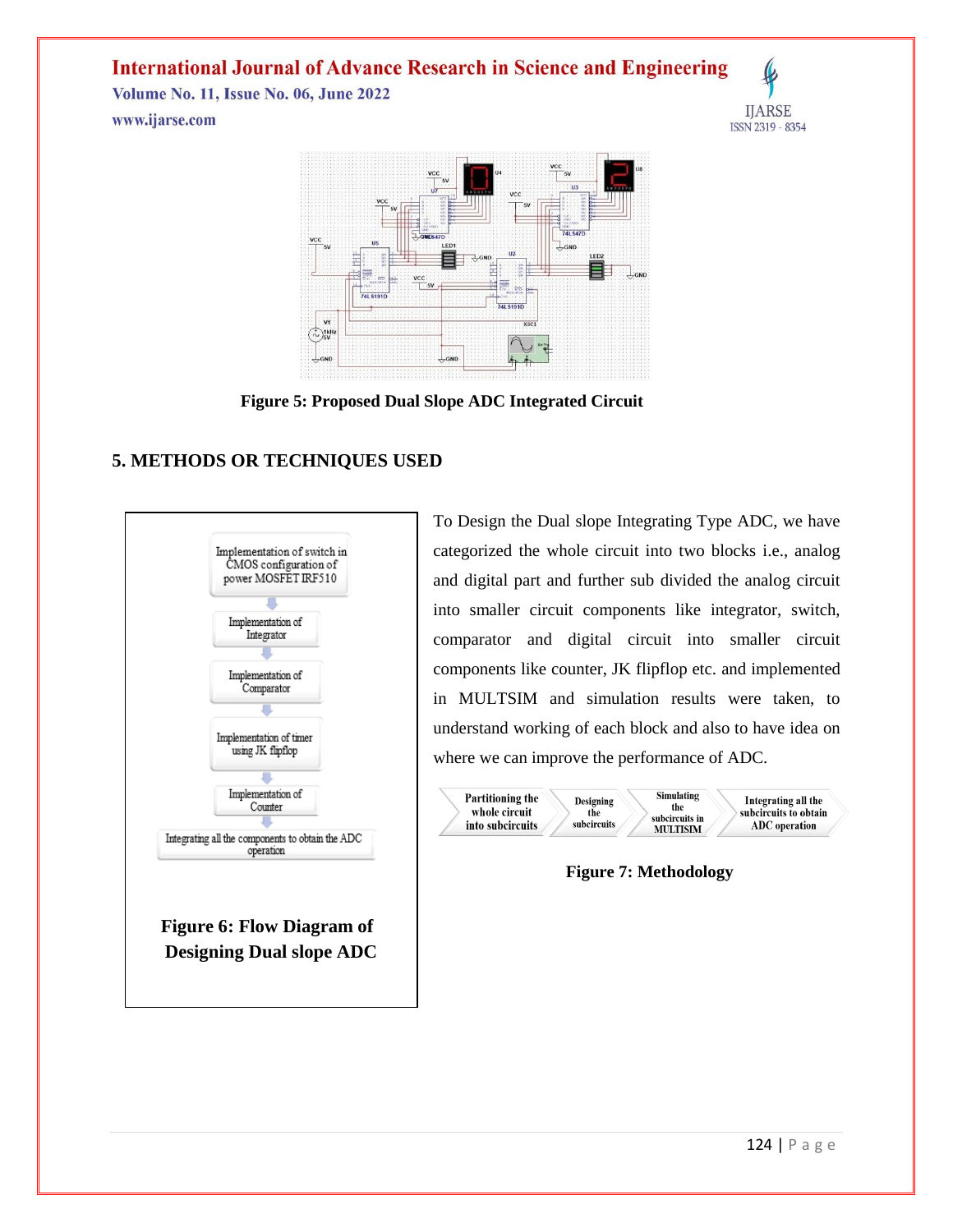**Volume No. 11, Issue No. 06, June 2022** www.ijarse.com



#### **6. RESULT**

| <b>PARAMETERS</b>                          | <b>VALUES</b>                 |
|--------------------------------------------|-------------------------------|
| Number of Bits that ADC can Convert to     | 8 bits                        |
| <b>Clock Frequency</b>                     | 1MHz(I MegaHertz)             |
| <b>Clock Time Period</b>                   | <b>1us(1 Micro Second)</b>    |
| <b>Conversion time for integrating Va</b>  | 255us                         |
| <b>Conversion Time for integrating Vr</b>  | 255us                         |
| <b>Total conversion time for whole ADC</b> | <b>510us</b>                  |
| <b>Components</b> used                     | IRF510 MOSFET, LM741CH OPAMP, |
|                                            | 74LS191D 4 BIT COUNTER,7404N  |
|                                            | <b>INVERTER</b>               |
| <b>Applied Input Analog Voltage</b>        | 2V                            |
| <b>Applied Reference Voltage</b>           | 5V                            |

In order to obtain the less conversion speed, the time taken for discharging (T2) must be very much

smaller.so from the relation

### **Vin = - Vref \* (T2/T1)**

# **So to reduce the value of T2, the reference voltage has to be increased as Vref is inversely related to T2.**

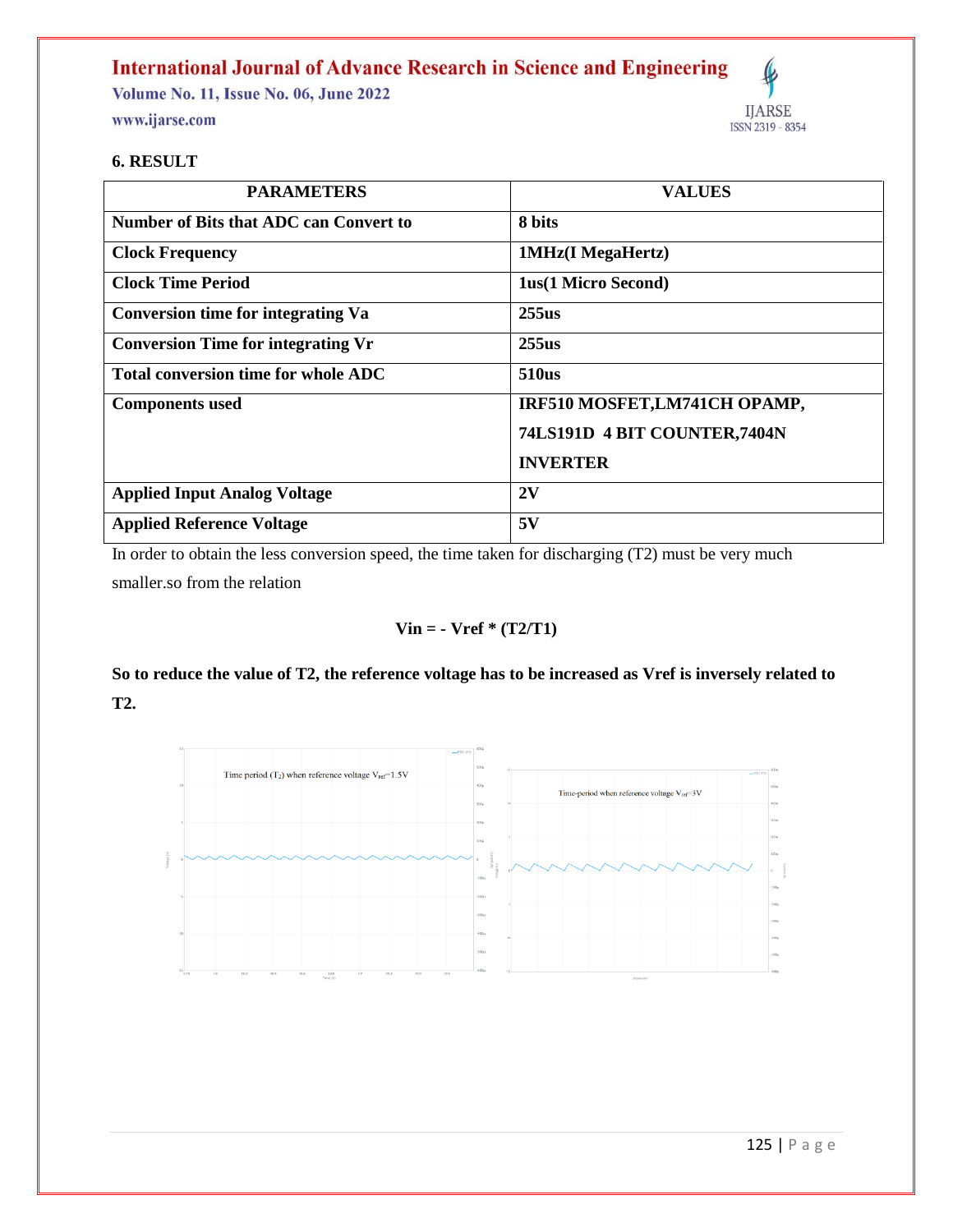**Volume No. 11, Issue No. 06, June 2022** www.ijarse.com



Thus by reducing the reference voltage and increasing the input analog voltage, the conversion time can be reduced.

### **7. CONCLUSION**

The main goal of the thesis was to create and study the operations of a Dual slope ADC with a 8 Bit counter (cascaded 4 Bit counter) and compare the one obtained from the study to the theoretical aspect of that ADC model. With this design model, a comparator, integrator, switch and the cascaded counter was the major equipment required to achieved this goal.

Though, after carefully calculating the adequate values for the Resistance and capacitor needed most especially for the integrator, the actual value was not available in the Laboratory but a similar or one closer to the value was used as a replacement for the setup.

The simulation of the final work was done with the aid of Multisim, which gave a good response to the waveform expected as to that of the theory.

After the experiment, it can be concluded that a vivid and thorough work was done to verify the Dual slope ADC operations, which with the help of the capacitor which charges and discharges to set the rise and fall of the voltage level which drives the counter.

### **8.FUTURESCOPE**

In Future, there is scope for an area efficient, low power consumption and reducing the size of the circuit and making it more compatible. And implementing idea of dual slope ADC in advance tools.

**IJARSE** 

ISSN 2319 - 8354